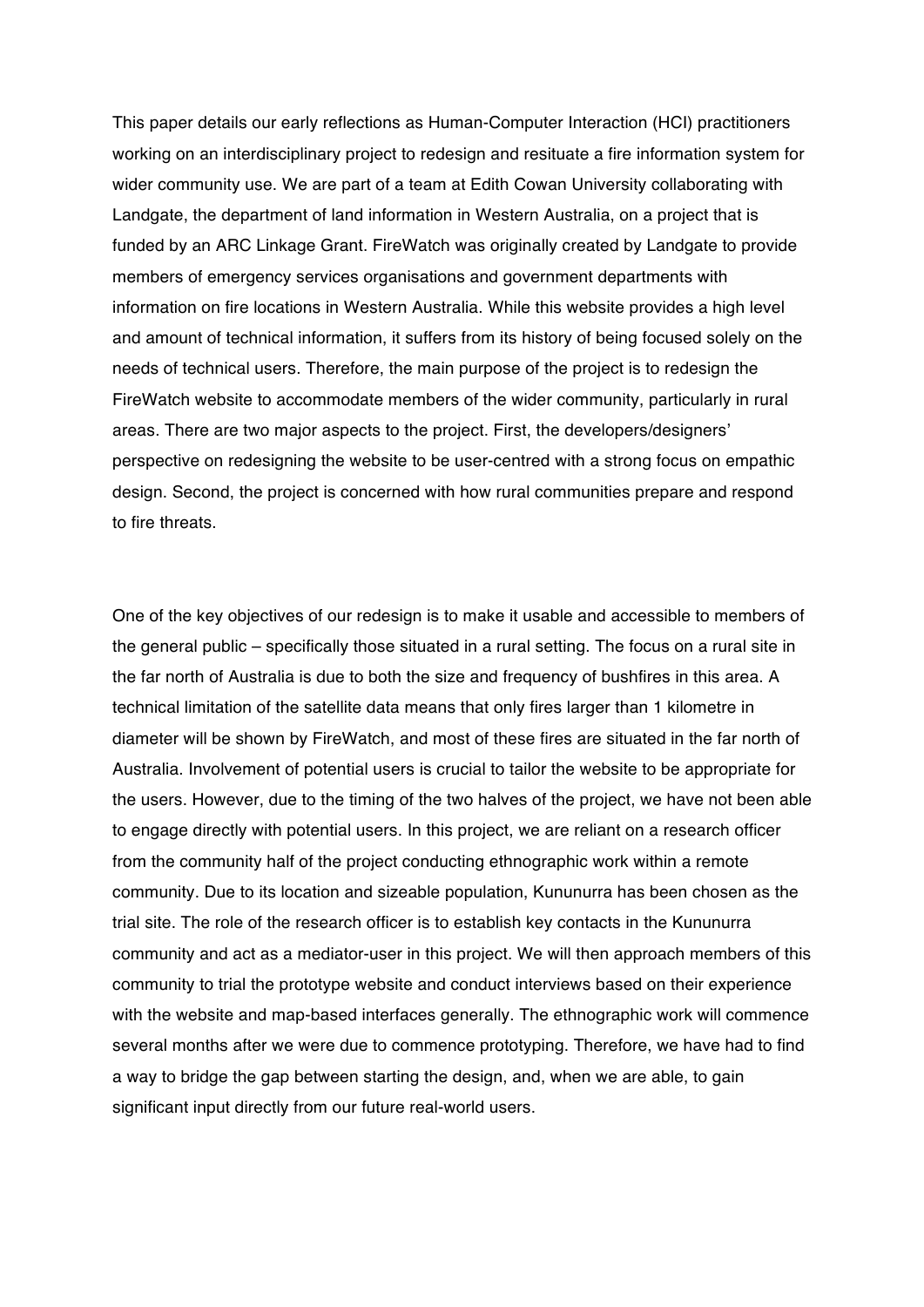Users are the cornerstones of every product that designers build and this view is shared throughout the field of HCI (e.g., Norman, 2004; Nielsen, 1994). By reason of this emphasis on user-centred design in HCI, we consider it essential that a design is built with its users as the most important focus and that, ideally, their input should be sought from the beginning (Carroll, 1997; Garcia *et al.*, 2010). User-centred design aims to include users (directly and indirectly) from the outset, as it allows designers to make informed decisions – based on a better understanding of users' actions and how and why they perform actions (Lanfranchi and Ireson, 2009, p.199). As described above, the circumstances of this project, including the remote user base, the later deployment of the research officer and other contributing time constraints, mean that direct input from users is not feasible until after initial prototyping has begun. To address this, scenario-based design has been utilised as a significant part of our methodology to allow us to begin the design and development of a prototype interface.

Scenario-based design is an HCI methodology for considering the needs of potential users, without their direct input (Carroll & Rosson, 2002). Scenario-based design gives the interface designer the ability to create contextualised scenarios of use, along with postulations on the various types of users and their needs, expressed in the form of personas (Grudin & Pruitt, 2002). Scenario-based design is particularly useful in the initial phase of a project where exploration and discussion of contents, users' needs and requirements are encouraged among designers. The main benefit of scenario-based design is the development of rich, indepth, and realistic stories explained in a natural way explaining potential users and their likely experiences (e.g. situations, settings, emotional states, etc.). By 'walking through' informal narrative descriptions in the form of a story, scenario-based design focuses on the human activities undertaken by users rather than the technology itself (Sharp, Rogers & Preece, 2006). It explains why people do the things as they do and what they are trying to achieve. Scenarios and personas can be powerful communication mechanisms, especially when real world issues preclude the direct involvement of users at a critical stage, which is the case with the FireWatch project. In this instance, scenario-based design is acting as:

- A bridge to "fill the gap" in our collaborative project, where, due to circumstances beyond our control, vital information from users is unavailable to us before the prototyping stage;
- A catalyst to "kick-start" the project to compensate for the lack of direct contact with users; and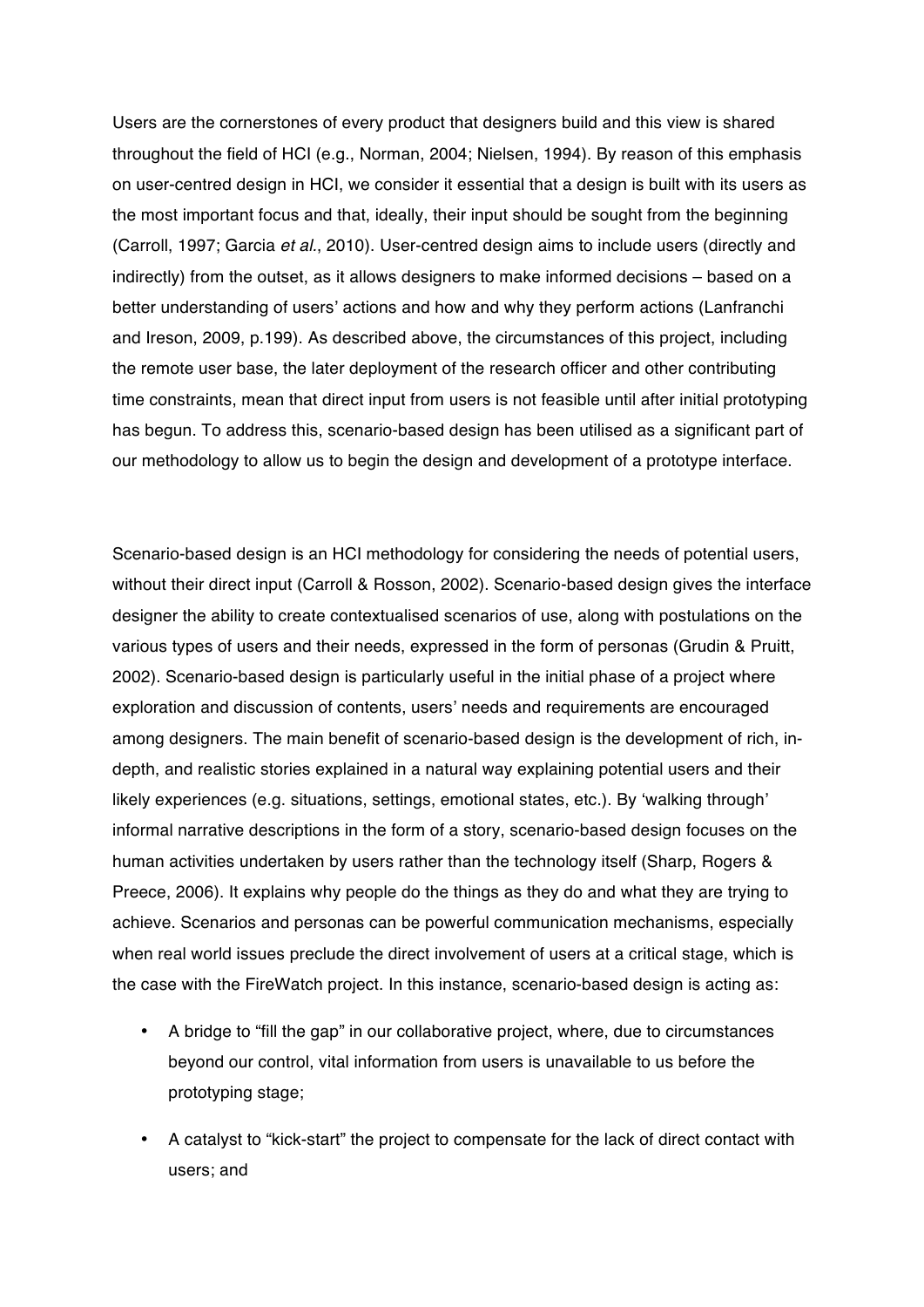• A brain-storming communication tool among designers to "tease out" and establish requirements for the redesigned website.

Based on the scenario-based framework of Rosson and Carroll (2002, p.25), the following table has been created to document the requirements of our FireWatch scenario of use:

| Requirement          | <b>Description</b>                                                   |  |  |  |  |  |  |
|----------------------|----------------------------------------------------------------------|--|--|--|--|--|--|
| Root concept         | The existing public access website at                                |  |  |  |  |  |  |
|                      | http://firewatch.landgate.wa.gov.au/ is the starting point. The      |  |  |  |  |  |  |
|                      | initial objective is to try and improve the usability of the current |  |  |  |  |  |  |
|                      | site, catering for members of the general public and catering        |  |  |  |  |  |  |
|                      | for cross-browser and cross-device compatibility.                    |  |  |  |  |  |  |
| <b>Field studies</b> | The initial design will be conducted prior to real-world studies     |  |  |  |  |  |  |
|                      | (in the form of a survey and semi-structured interview), hence       |  |  |  |  |  |  |
|                      | the need for a scenario-based approach. This scenario, and           |  |  |  |  |  |  |
|                      | the personas involved, will be based on information provided         |  |  |  |  |  |  |
|                      | by Landgate staff and information from the NAFI project.             |  |  |  |  |  |  |
| <b>Summaries</b>     | The initial task will be to improve the usability of the current     |  |  |  |  |  |  |
|                      | public access version of FireWatch. Further iterations, which        |  |  |  |  |  |  |
|                      | will involve real world users, will focus on both usability and      |  |  |  |  |  |  |
|                      | functionality while ensuring to meet the needs of users.             |  |  |  |  |  |  |
| Problem scenarios    | Problems will be addressed as they arise. This is likely to          |  |  |  |  |  |  |
|                      | happen after feedback has been received from users through           |  |  |  |  |  |  |
|                      | the survey and semi-structured interview.                            |  |  |  |  |  |  |
| Claims analysis      | As discussed previously, this research will combine theory           |  |  |  |  |  |  |
|                      | from HCI, web best practices (including flexible grid design),       |  |  |  |  |  |  |
|                      | visual rhetoric and findings from the NAFI website.                  |  |  |  |  |  |  |

To enable designers to create useful scenarios, Rosson and Carroll (2002, p.18) created a table of elements characteristic of interaction scenarios. These elements are described within the context of FireWatch below.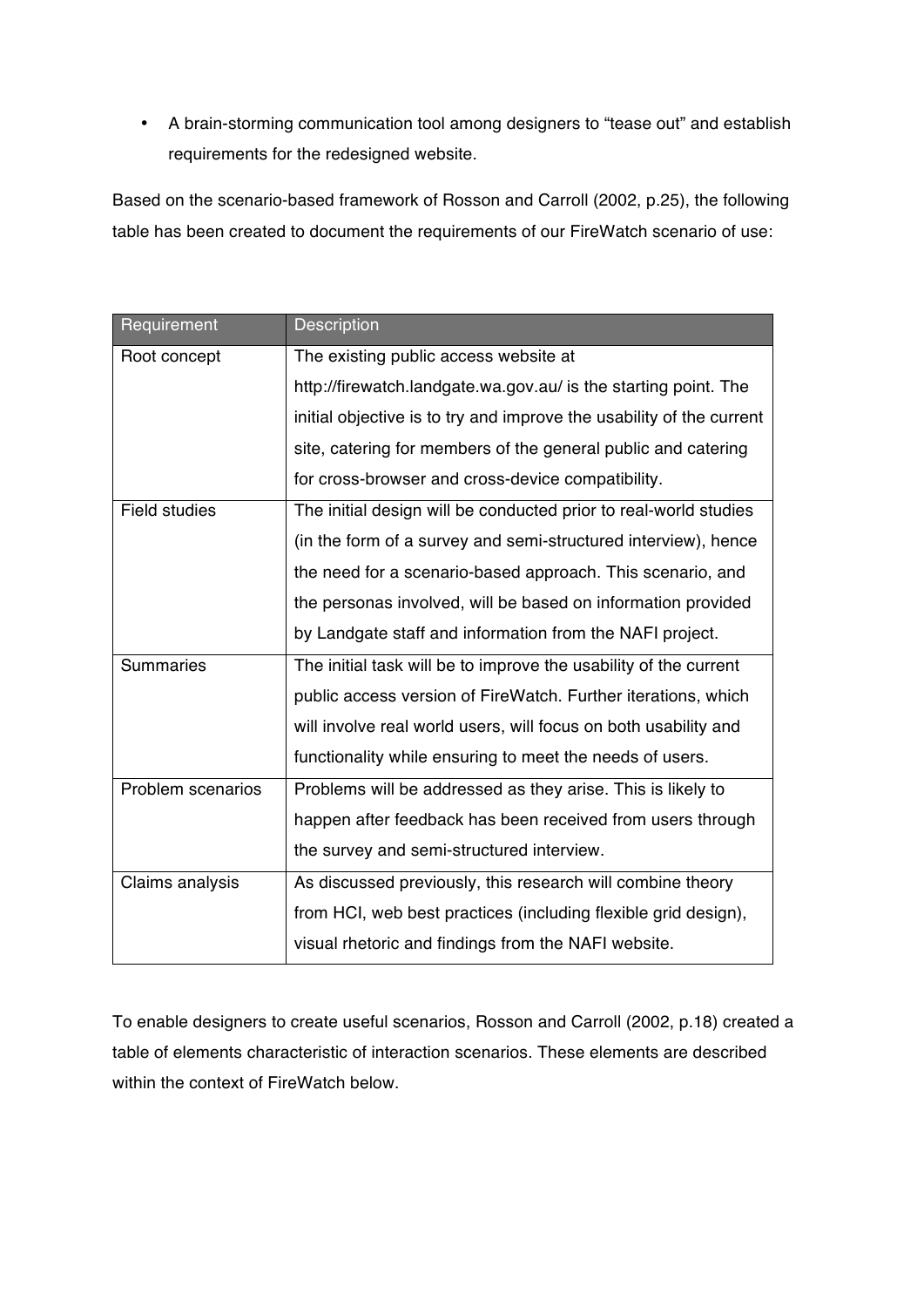| Scenario element | <b>Definition</b>                 | FireWatch scenario                  |
|------------------|-----------------------------------|-------------------------------------|
| Setting          | Situational details that motivate | The goal of this redesign is to     |
|                  | or explain goals, actions and     | improve the usability and           |
|                  | reactions of users                | functionality of the public         |
|                  |                                   | access version of the               |
|                  |                                   | FireWatch system, allowing for      |
|                  |                                   | it to be easily adopted by the      |
|                  |                                   | wider community.                    |
| Actors           | People interacting with the       | There will be various types of      |
|                  | computer interface - personal     | users interacting with              |
|                  | characteristics relevant to the   | FireWatch: these will include       |
|                  | scenario                          | pastoralists, local council         |
|                  |                                   | representatives, indigenous         |
|                  |                                   | landowners and members of           |
|                  |                                   | community organisations.            |
|                  |                                   | Personas will be used to            |
|                  |                                   | describe each type of user in       |
|                  |                                   | detail, along with their reasons    |
|                  |                                   | for using the interface and their   |
|                  |                                   | technical experience and            |
|                  |                                   | limitations.                        |
| Task goals       | Effects on the station that       | The task goal will be for users     |
|                  | motivate the actions of actors    | to easily locate bushfire threats   |
|                  |                                   | near their location, allowing       |
|                  |                                   | them to make informed choices       |
|                  |                                   | about how to respond to these       |
|                  |                                   | bushfire threats.                   |
| Plans            | Mental activity directed at       | Users will be able to easily pan    |
|                  | converting a goal into a          | to the desired location and         |
|                  | behavior                          | zoom to a reasonable level to       |
|                  |                                   | allow them to view threats in       |
|                  |                                   | their vicinity. It will also easily |
|                  |                                   | allow them to select the type of    |
|                  |                                   | information layers that they        |
|                  |                                   | desire.                             |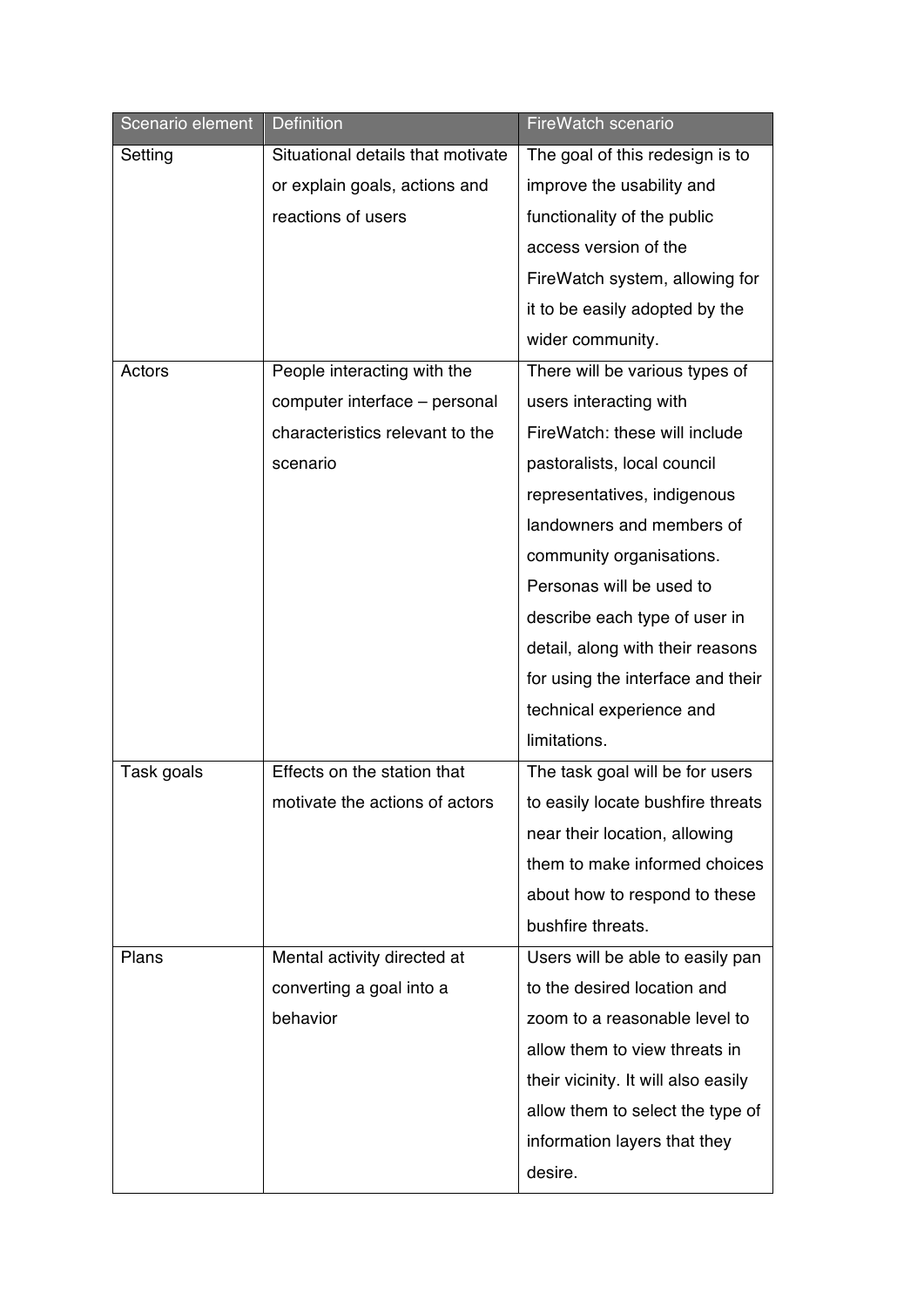| Evaluation | Interpreting features of the    | Evaluation will be carried out  |  |  |
|------------|---------------------------------|---------------------------------|--|--|
|            | situation                       | after feedback from users has   |  |  |
|            |                                 | been obtained.                  |  |  |
| Actions    | Observable behavior             | User actions will be determined |  |  |
|            |                                 | by feedback from users,         |  |  |
|            |                                 | information from Google         |  |  |
|            |                                 | Analytics and observations      |  |  |
|            |                                 | from the community side of the  |  |  |
|            |                                 | project.                        |  |  |
| Events     | Actions or reactions produced   | Actions will include zooming    |  |  |
|            | by the computer, which may      | and panning the map, allowing   |  |  |
|            | not be visible to the actor but | users to select layers of       |  |  |
|            | relevant to the scenario        | information and refreshing the  |  |  |
|            |                                 | map. Future events (i.e.,       |  |  |
|            |                                 | functionality) may be added or  |  |  |
|            |                                 | removed, as required, based     |  |  |
|            |                                 | on feedback from users.         |  |  |

These elements describe a scenario where various types of users are engaging with the FireWatch interface, with the goal of informing them of fire threats in their vicinity. Distinct personas have been created to address the various types of users (actors) that may be encountered throughout the duration of the FireWatch project. These personas are based off information from Landgate, the research officer's prior experience in rural communities and previous research from the North Australian Fire Information (NAFI) project (Tropical Savannas CRC, 2012). At this stage, the distinct personas can be classified as a pastoralist, a local police officer, a volunteer of a community organisation, an indigenous landowner, a local tourist operator and a local community organisation leader. These personas will be explained in more detail as the project evolves, but as an initial starting point, we have created the following table, articulating useful characteristics about each persona. It also envisages the technical devices that these personas use on a daily basis: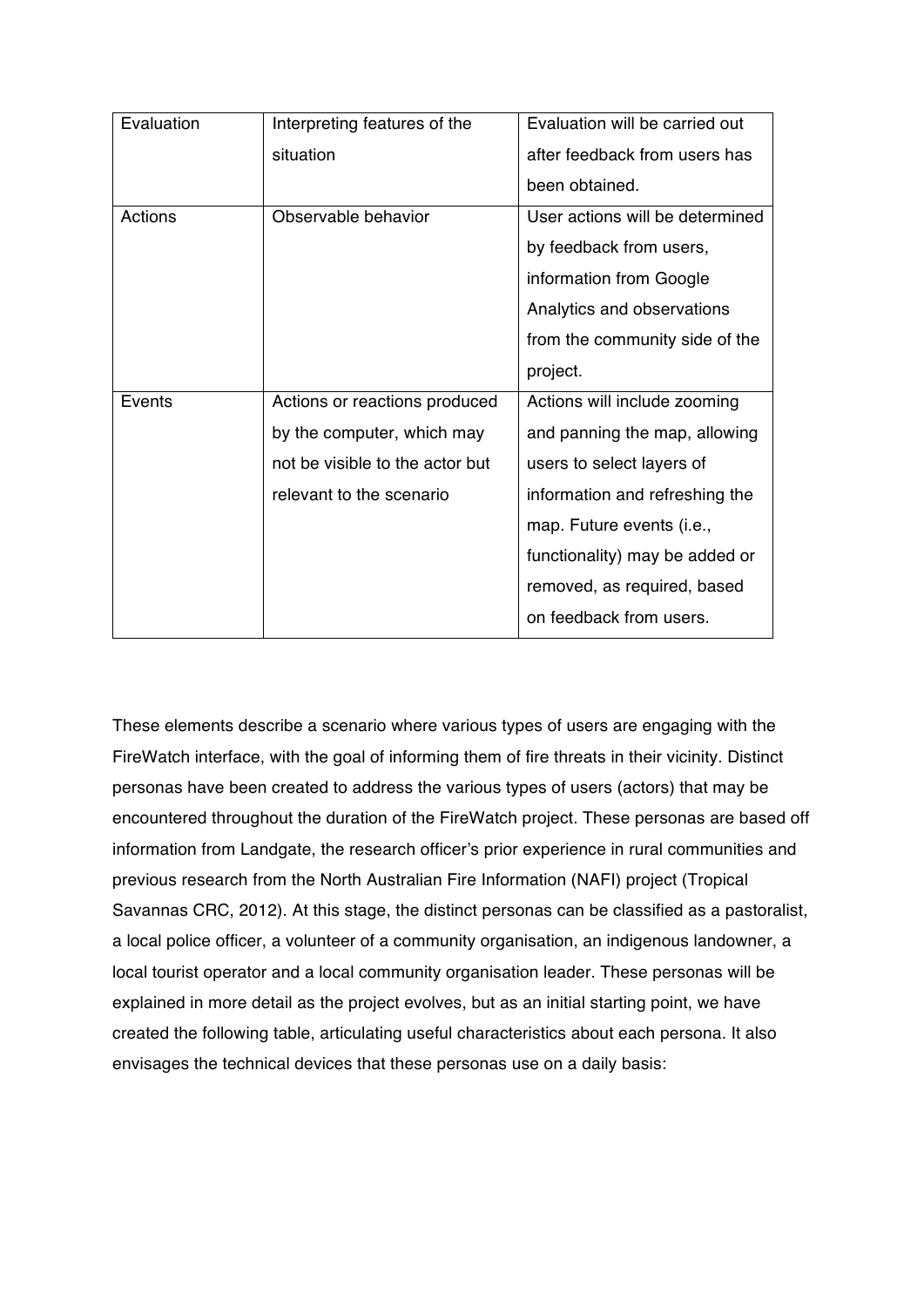| Persona       | Pastoralist | Local police  | Indigenous   | Local          | Local         | Tourist       |
|---------------|-------------|---------------|--------------|----------------|---------------|---------------|
| type          |             | officer       | land         | community      | volunteer     | operator      |
|               |             |               | manager      | representative |               |               |
| Overview      | A livestock | Local figure  | Act as       | Leader of the  | Local         | Owns          |
|               | farmer, who | of authority. | traditional  | Kununurra      | community     | and/or runs   |
|               | may also    | Has ties to   | custodians   | branch of an   | member who    | a local       |
|               | grow crops. | many          | of the land. | organisation   | volunteers    | tourism       |
|               |             | organisations | Indigenous   | such as the    | for an        | company.      |
|               |             | and           | people have  | CWA or         | emergency     | Would know    |
|               |             | government    | a deep       | Rotary Club.   | organisation, | many          |
|               |             | departments   | cultural and |                | such as       | people in     |
|               |             | in the area.  | spiritual    |                | Kununurra     | several       |
|               |             |               | connection   |                | Volunteer     | industries    |
|               |             |               | to the land. |                | Fire &        | and about     |
|               |             |               |              |                | Rescue.       | local         |
|               |             |               |              |                |               | events.       |
| Computer      | Has a low   | Moderate      | Moderate     | Moderate       | Low-          | Moderate-     |
| Skills,       | level of    | level of      | level of     | level of       | moderate      | high level of |
| Knowledge,    | computer    | computer      | computer     | computer       | level of      | computer      |
| and Abilities | skills.     | skills. Used  | skills. May  | skills-        | computer      | skills.       |
|               |             | to using      | be familiar  | familiar with  | skills. Uses  | Frequently    |
|               |             | email, the    | with NAFI    | Office         | internet and  | uses email    |
|               |             | internet and  | website      | software,      | email.        | and           |
|               |             | Microsoft     |              | email and      |               | internet,     |
|               |             | Office        |              | internet.      |               | and           |
|               |             | software.     |              |                |               | administers   |
|               |             |               |              |                |               | own           |
|               |             |               |              |                |               | website.      |
| Internet-     | Home        | <b>Work</b>   | <b>Work</b>  | <b>Work</b>    | Work          | <b>Work</b>   |
| enabled       | computer.   | computer,     | computer     | computer,      | computer,     | computer,     |
| devices       |             | home          | and smart    | home           | home          | tablet        |
|               |             | computer      | phone.       | computer.      | computer.     | device        |
|               |             | and smart     |              |                |               | (iPad) and    |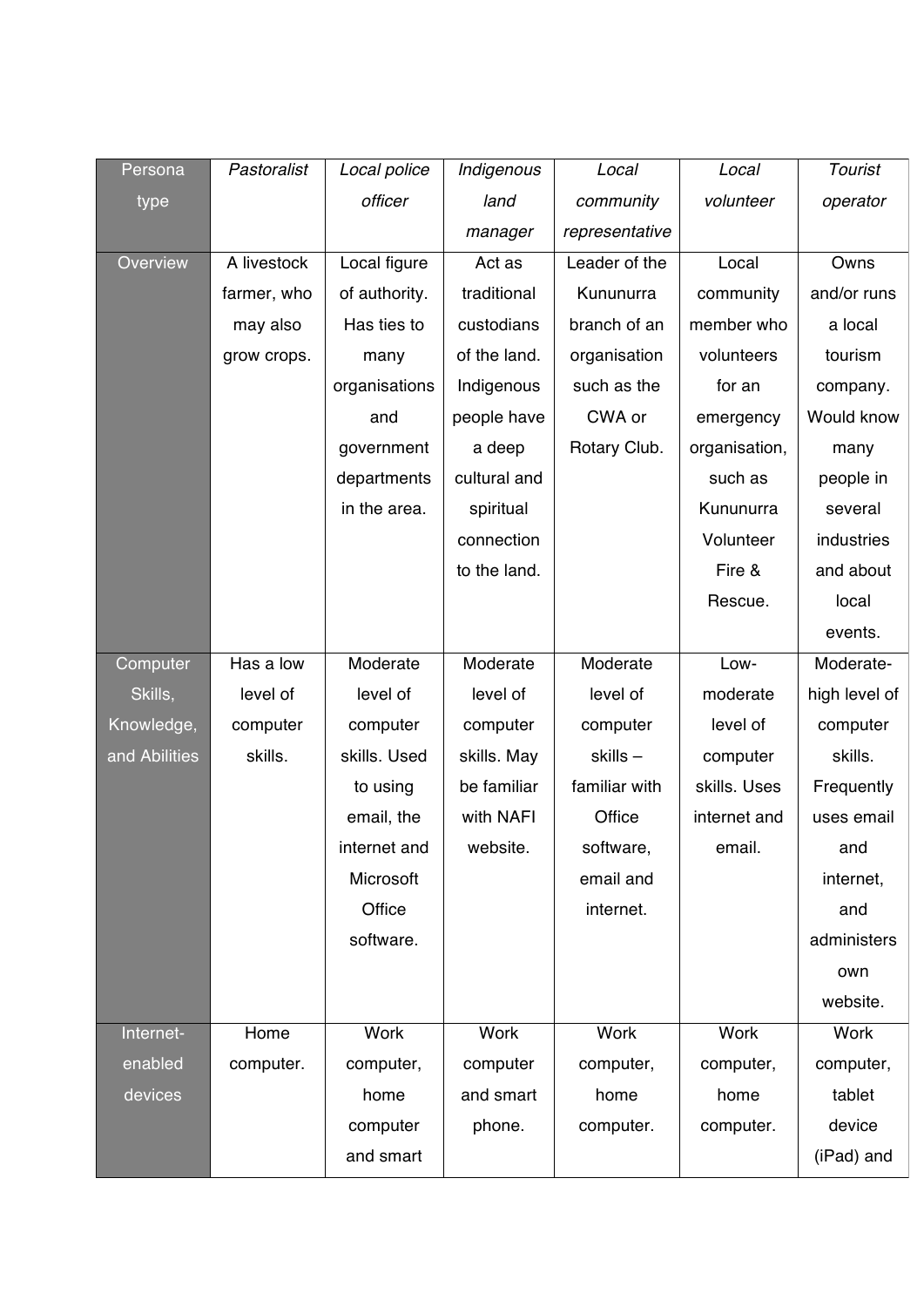|                     |                | phone.        |              |                  |                | smart         |
|---------------------|----------------|---------------|--------------|------------------|----------------|---------------|
|                     |                |               |              |                  |                | phone.        |
| <b>Expectations</b> | Intends to     | Intends to    | Intends to   | Intends to use   | Intends to     | Intends to    |
| of FireWatch        | use it to plan | use           | use          | FireWatch        | use            | use           |
|                     | for fire       | FireWatch to  | FireWatch    | primarily as a   | FireWatch to   | FireWatch     |
|                     | threats and    | assist in the | primarily as | planning tool.   | assist in the  | to assist in  |
|                     | in the         | preparation   | a planning   |                  | preparation    | the           |
|                     | instance of    | of fire       | tool.        |                  | of fire        | preparation   |
|                     | emergencies    | response      |              |                  | response       | of fire       |
|                     | close in the   | plans. Also   |              |                  | plans. Also    | response      |
|                     | vicinity.      | may use it as |              |                  | may use it as  | plans.        |
|                     |                | an            |              |                  | an             |               |
|                     |                | information   |              |                  | information    |               |
|                     |                | source in an  |              |                  | source in an   |               |
|                     |                | emergency     |              |                  | emergency      |               |
|                     |                | response      |              |                  | response       |               |
|                     |                | situation.    |              |                  | situation.     |               |
| <b>Experience</b>   | Has some       | Is familiar   | Knows        | Is familiar with | Is familiar    | Is familiar   |
| with map            | familiarity    | with Google   | NAFI,        | Google Maps.     | with NAFI      | with NAFI,    |
| websites            | with NAFI      | Maps and      | Sentinel     |                  | and Google     | Google        |
|                     | and the        | Bureau of     | and the      |                  | Maps.          | Maps and      |
|                     | Bureau of      | Meteorology   | Bureau of    |                  |                | the Bureau    |
|                     | Meteorology    | website.      | Meteorology  |                  |                | οf            |
|                     | website.       |               | website      |                  |                | Meteorology   |
|                     |                |               | well.        |                  |                | website.      |
| $\overline{A}$      | The            | The police    | The          | The local        | The local      | The tourist   |
| description         | pastoralist    | officer will  | indigenous   | community        | volunteer will | operator will |
| of how the          | will use       | use           | land         | representative   | use            | use           |
| user will           | FireWatch to   | FireWatch to  | manager      | will use         | FireWatch to   | FireWatch     |
| engage with         | monitor fire   | monitor fires | will use     | FireWatch to     | monitor fires  | to monitor    |
| FireWatch           | threats close  | around the    | FireWatch    | monitor fires    | around the     | fire threats  |
|                     | to the         | wider         | to monitor   | around the       | greater        | close to the  |
|                     | boundary of    | Kununurra     | fires around | greater          | Kununurra      | boundary of   |
|                     | his or her     | area. They    | the greater  | Kununurra        | area. They     | known         |
|                     | property.      | will use the  | Kununurra    | area. They       | will use the   | tourist       |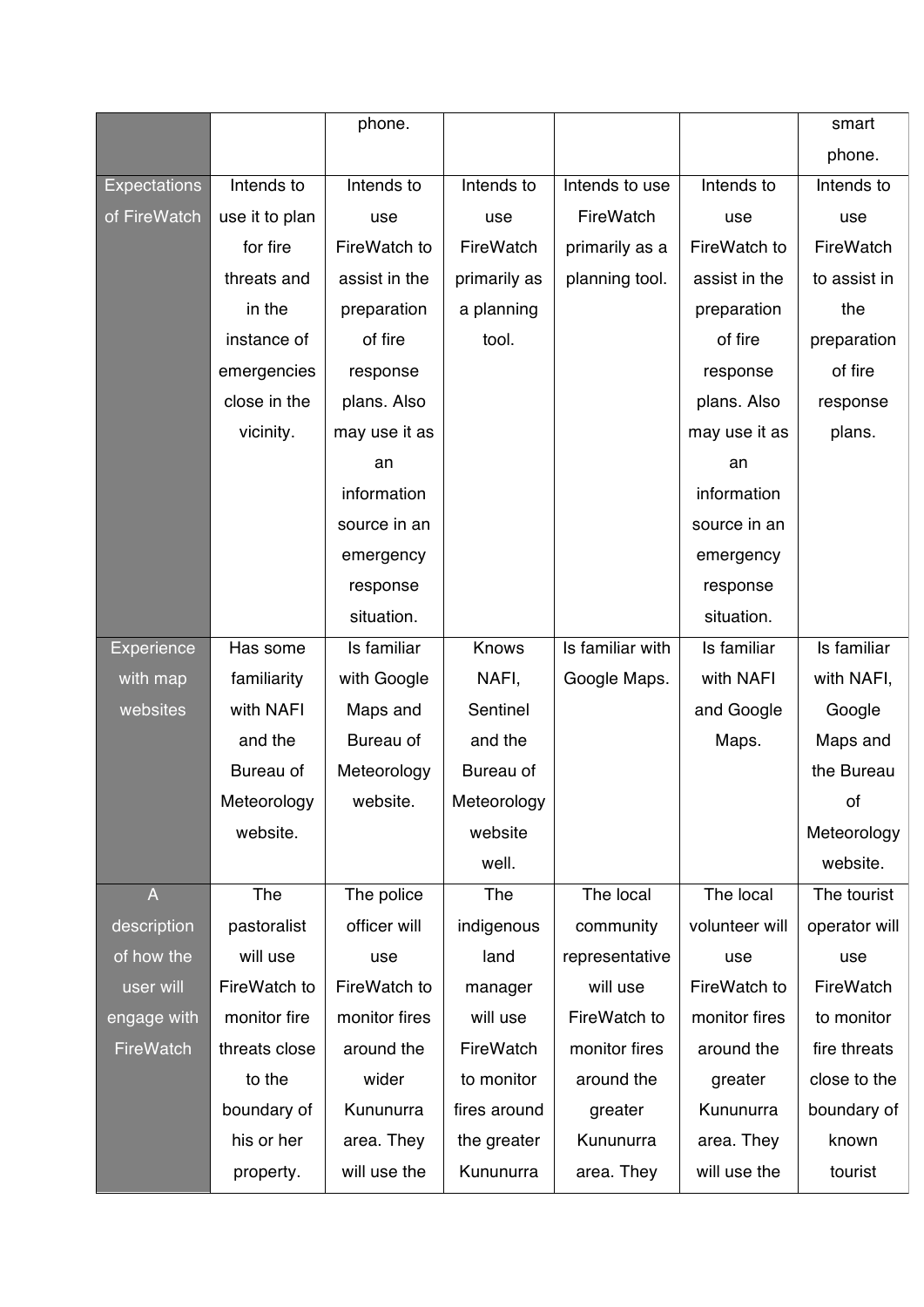| They will     | search         | area. They    | will use the    | search         | attractions  |
|---------------|----------------|---------------|-----------------|----------------|--------------|
| likely know   | function to    | will likely   | search          | function to    | and to       |
| the longitude | zoom to view   | search        | function to     | zoom to view   | check if any |
| and latitude  | the entire     | using the     | zoom to view    | the entire     | fires are    |
| of their      | town and       | town name     | the entire      | town and       | near roads.  |
| property,     | surrounding    | to view fires | town and        | surrounding    | They may     |
| and will use  | areas. Will    | in the        | surrounding     | areas. In      | know the     |
| this to zoom  | also want to   | vicinity. Due | areas. Will     | particular, as | longitude    |
| into view the | view           | to previous   | also want to    | a volunteer    | and latitude |
| area around   | previous fires | experience    | view previous   | of an          | of tourist   |
| their         | to assist in   | with NAFI     | fires to assist | emergency      | attractions, |
| property.     | planning for   | and           | in planning for | organisation,  | and will use |
|               | emergencies.   | Sentinel,     | emergencies.    | they will also | this feature |
|               |                | the           |                 | want to view   | to zoom into |
|               |                | indigenous    |                 | previous fires | view the     |
|               |                | land          |                 | to assist in   | areas of     |
|               |                | manager       |                 | planning for   | interest.    |
|               |                | has higher    |                 | emergencies.   |              |
|               |                | technical     |                 |                |              |
|               |                | capability    |                 |                |              |
|               |                | than other    |                 |                |              |
|               |                | users.        |                 |                |              |

Documenting these characteristics for six personas has enabled us to commence a prototype design to meet the needs of these users. Based on the information above, we know that the interface will need to work across multiple devices, including smart phones and tablets. We can also presume that various users may want to search for their location by the name of their town, while others will use longitude and latitude coordinates. We also know that our users have varying degrees of technical ability. To deal with this, we are initially building the prototype to be very easy to use, with a minimal design and simple functionality. Ease of use is also critical in potentially stressful situations (Lanfranchi & Ireson, 2009). Although FireWatch is not intended to act as an alert system, it may still be used in potentially stressful situations, so ease of use will be a key objective of the interface.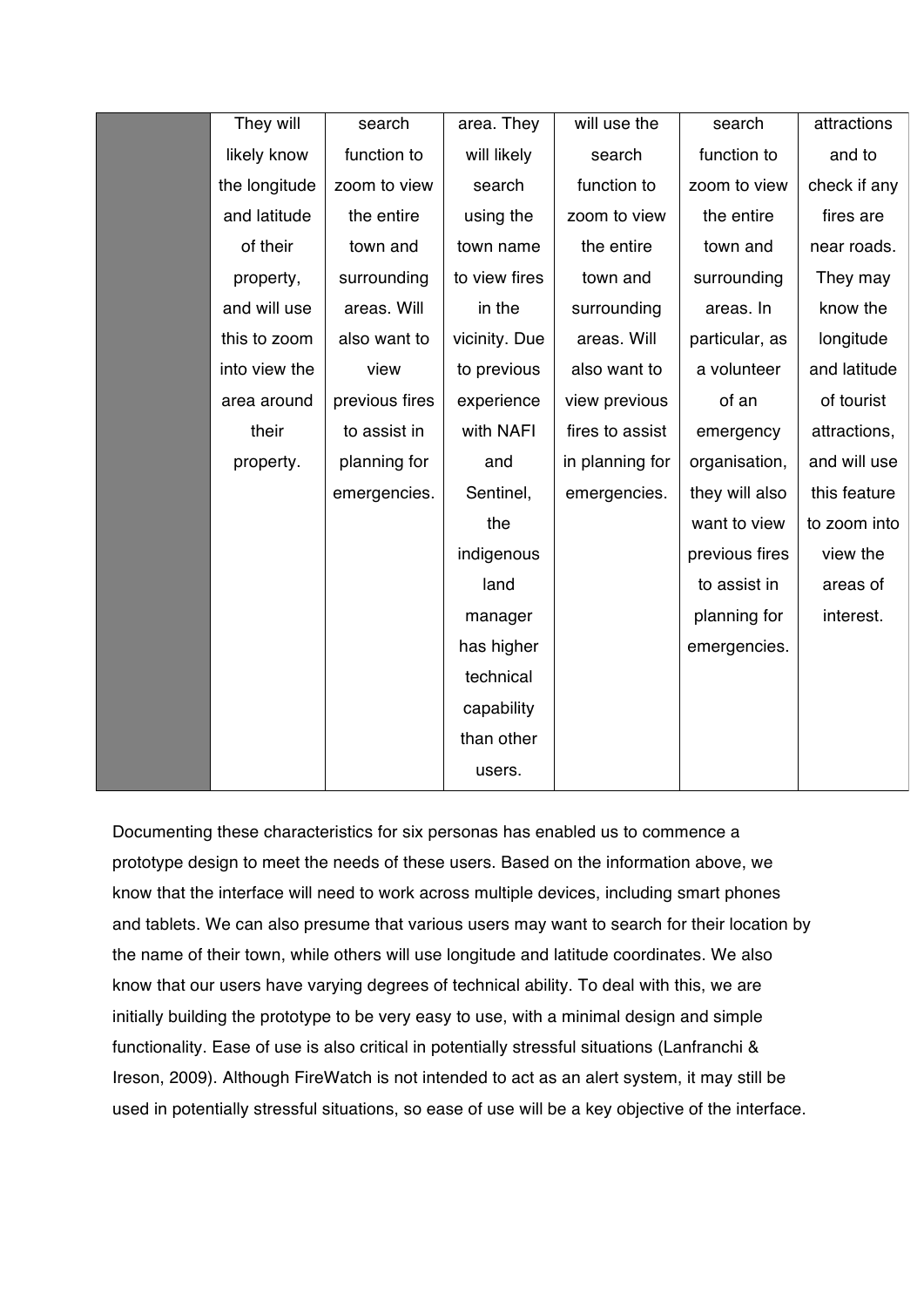Another benefit of using scenario-based design is that it enables designers to easily relate to users, and users' feelings are observed as they immerse themselves into stories they explore and create (i.e., empathic design). This is particularly important in the FireWatch project, as the information being delivered may be of a potential emergency situation. Also, more personas may be added to the list as we deal directly with real-world users further into the project. The fact that scenario-based design allows us to create concrete scenarios, while allowing them to be flexible and evolve as the project progresses, is one of the advantages that we have discovered in incorporating it into our methodology. Personas also provide a practical framework for presenting data collected through other methods (Grudin & Pruitt, 2002). In the context of our research, data will be collected from real-world users through an online questionnaire and semi-structured interviews. This data will be used to expand on and more realistically inform our personas and scenarios.

While different disciplines utilise proprietary project management methods, scenario-based design also bridges gaps between practice-specific epistemologies, allowing contributions from different fields to feed the project at any stage of its progress. This is particularly useful in a project such as ours, where a large number of stakeholders are involved sharing different expectations. Scenarios provide an interface designer with a method of considering the various stakeholders in a project, including end-users. This allows for the designer to consider details of how users might approach a system and the implications of this for the interface design. These scenario descriptions are written using universally accessible language, which also allow for non-technical users and other parties to gain an understanding of the functionality of an interface without being over-burdened by technical information. This universality facilitates participatory design, by allowing for input from all of the interested parties (Carroll & Rosson, 2002). A scenario-based approach to outline a project scope enables stakeholders to unify their understanding of the project by articulating the situations in which the interface will be used. This has enabled us to commence a prototype that would otherwise have been postponed for several months while awaiting input from real-world users.

## **Acknowledgements**

We would like thank our ARC team colleagues Dr Danielle Brady, Dr Barnard Clarkson, Professor Lelia Green, Dr Donell Holloway and our industry partners at Satellite Remote Sensing Services, Landgate. We acknowledge and are grateful for Australian Research Council funding for this research.